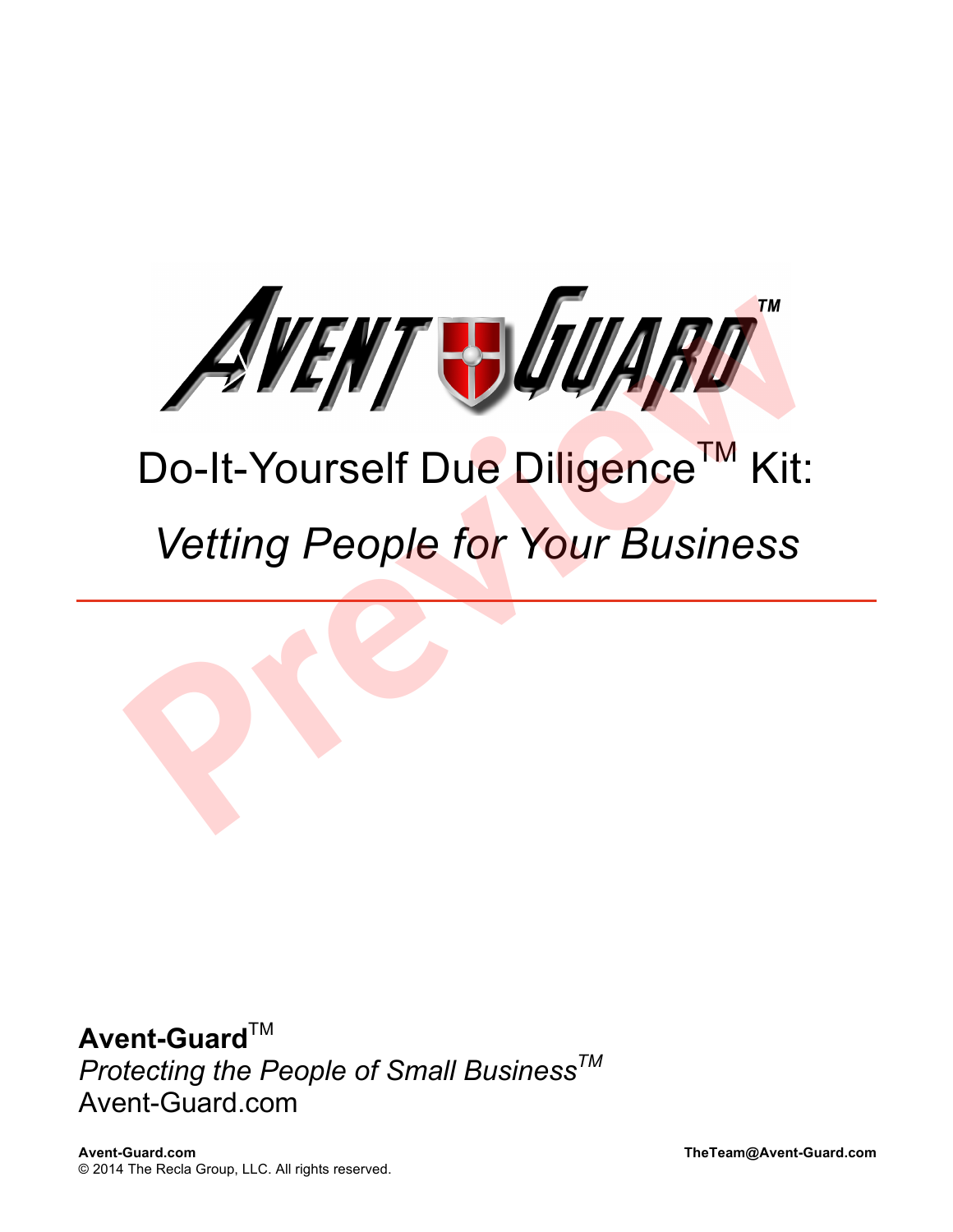Avent Juiard

### **Table of Contents**

| THE DUE DILIGENCE PROCESS                                                                                                                  | 3                            |
|--------------------------------------------------------------------------------------------------------------------------------------------|------------------------------|
| <b>INTRODUCTION</b><br>THE BAD AND THE UGLY<br><b>VETTING</b><br>THE DUE DILIGENCE PROCESS<br>WHEN IS THE DUE DILIGENCE PROCESS NECESSARY? | 3<br>$\frac{3}{3}$<br>4<br>4 |
| <b>CRITICAL THINKING</b><br><b>STEPS TO CRITICAL THINKING</b>                                                                              | 5<br>5                       |
| <b>INTENTIONAL COMMUNICATION</b><br>INTENTIONAL COMMUNICATION VS. CASUAL CONVERSATION<br>MOVING INTO INTENTIONAL COMMUNICATION             | 6<br>6<br>7                  |
| <b>VERIFICATION</b><br><b>VERIFICATION WITHIN THE DUE DILIGENCE PROCESS</b>                                                                | 8                            |
| GET THE COMPLETE DO-IT-YOURSELF DUE DILIGENCE™ KIT                                                                                         | 8                            |
|                                                                                                                                            |                              |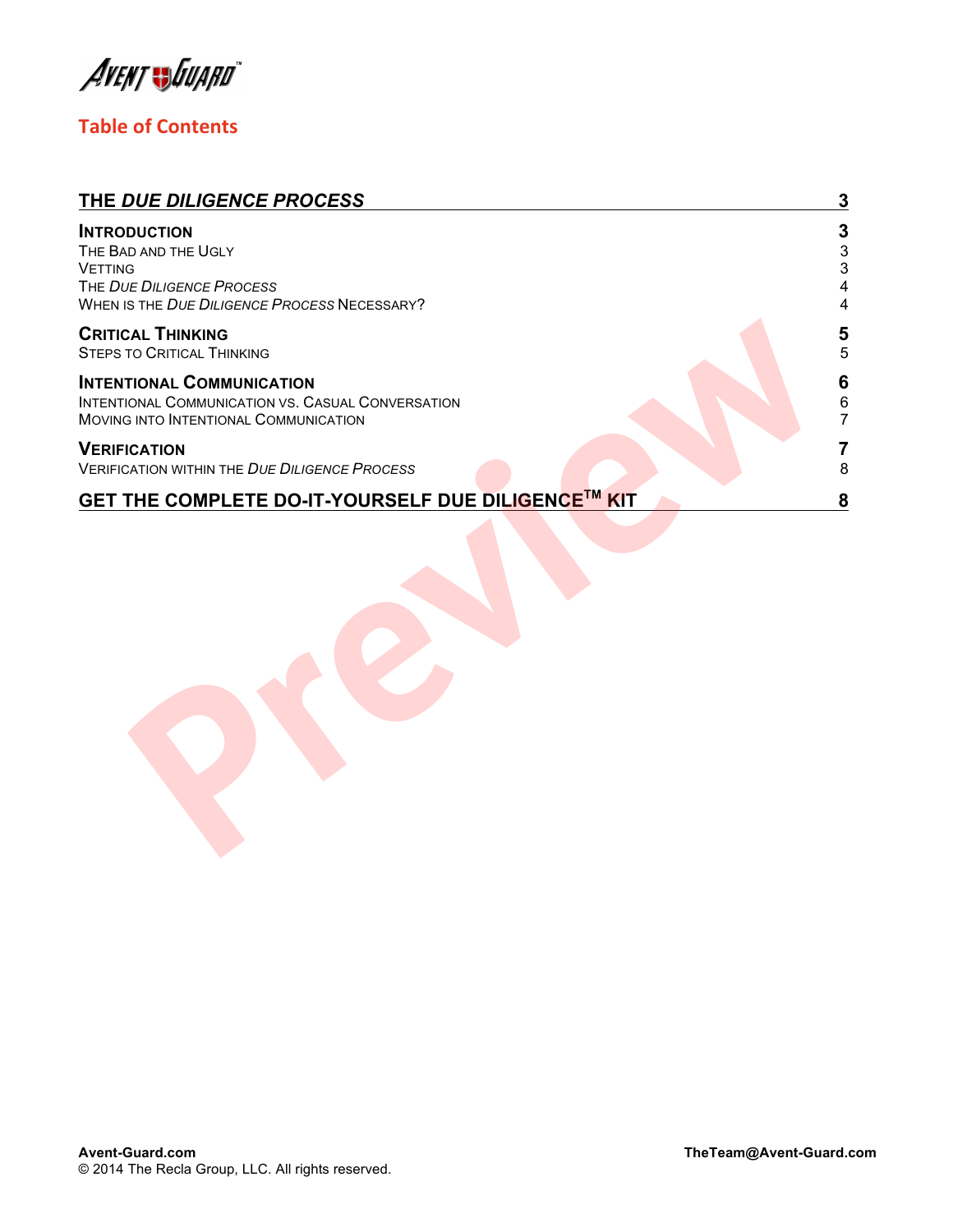AVENT JJJJJARD

## **The** *Due Diligence Process*

#### **Introduction**

#### **The Bad and the Ugly**



Time and again we hear horror stories from business owners. They usually entail spending exorbitant amounts of time and money working toward a goal only to have their plans destroyed. More often than not that decision involved trusting someone with inexperience or nefarious intent who wreaked havoc on the business. This doesn't have to happen.

In a perfect world everybody we talk to is exactly who they say they are and they've done exactly what they say they've done. In a perfect world relationships don't sour and agreements create a win-win for everyone involved. But unfortunately we don't live in a perfect world. From our experience in the counterintelligence realm of government,

we learned very quickly that nothing is ever what it seems. Some people purposefully use smoke and mirrors to make a buck and some people ignorantly make promises they can't keep.

Because of this business owners must incorporate precautionary measures within every aspect of their business. The best precautionary measure any business owner can use is one we call the *Due Diligence Process*. The *Due Diligence Process* is based on decades of government intelligence experience and academic research...and it works. It is modeled after information gathering methods taught at some of the elite government intelligence training centers and includes research done at top-tier universities regarding how people operate. 2014, small<br> **Presence of the system of the system of the system of the system of the system of the system of<br>
1.6 a perfect world everybody we talk to is exactly who the<br>
1.6 a perfect world everybody we talk to is exactl** 

#### **Vetting**

Traditional definitions of Due Diligence fail to take into account the human factor. People know they should have their attorneys review contracts and their accountants review financials before any business dealing. But few think about the people involved in the transactions. In our experience, business dealings don't go awry because of poor contracts or bad financials, they fail because of the people involved.

The new or expanded definition of due diligence must include vetting people. Historically the word "vetting" comes from horse racing and the process veterinarians employed to gauge a horse's condition. In due diligence, it simply means "to investigate thoroughly…to ensure suitability and

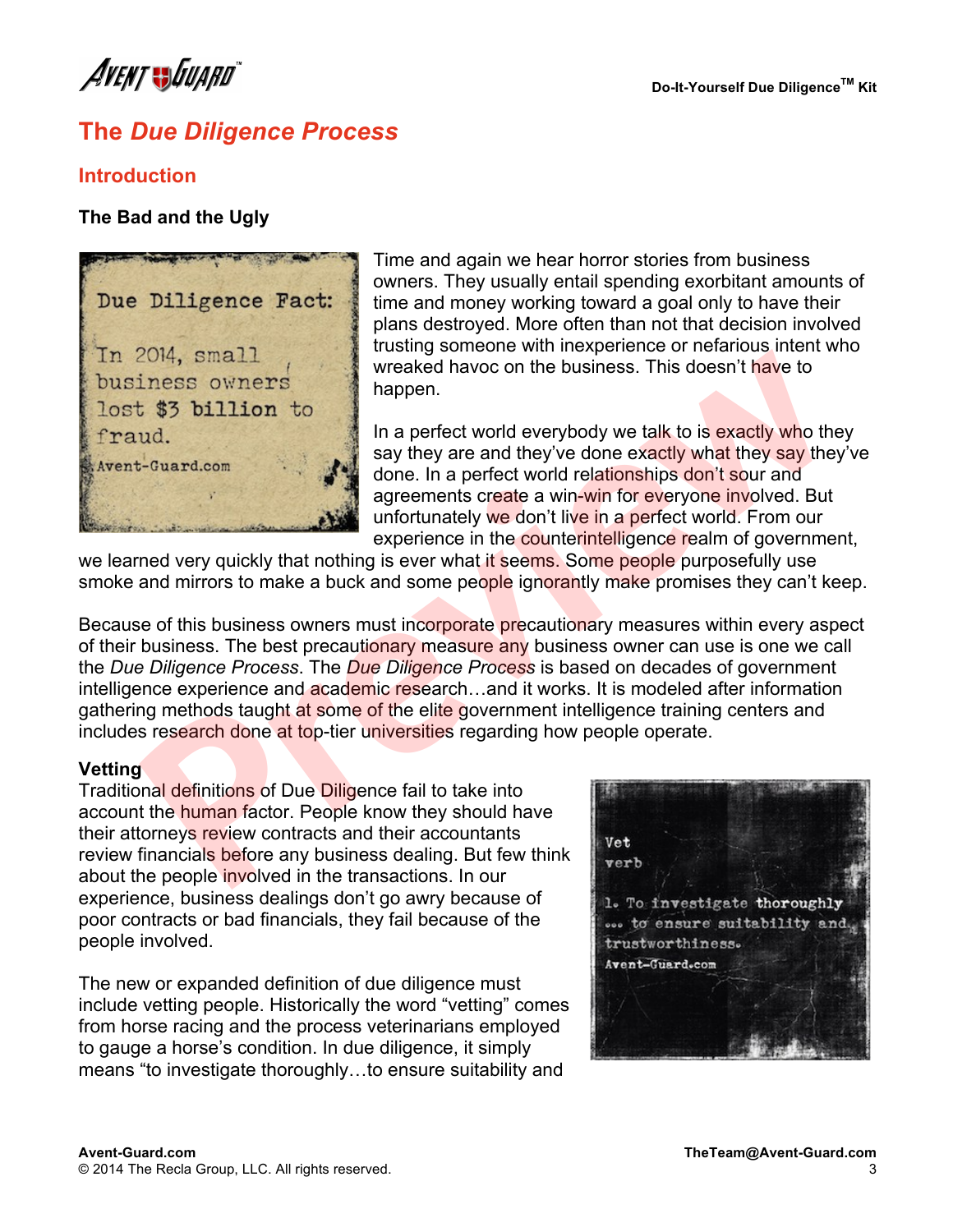

trustworthiness." In today's ever-changing world, nothing is more important for your business than insuring the people involved are suitable and trustworthy.

#### **The** *Due Diligence Process*

The *Due Diligence Process* is a process of discovery that occurs at every stage of business development. It is as essential to business success as a good strategic plan. Without it business owners expose themselves, their businesses, and everyone else involved to undue risk. The following information identifies the three steps of the *Due Diligence Process* and explains each one in-depth. If you follow this process and apply all three steps to every business decision, you greatly increase your probability of success. Practice the process and you'll begin to see a shift in the power you wield in situations and the confidence you carry into your business.

Each step of the *Due Diligence Process* is simple to comprehend but varies in its difficulty to implement. One of the determining factors regarding the difficulty of each step is the importance of the business decision being made. The more time and/or money the decision requires the more intricate the steps.

The first step in the process is critical thinking. This step sets the stage for the entire process. In the critical thinking step, the business owner identifies the gaps in information.

The second step is intentional communication. When implemented correctly this step follows logically behind the first step and, at a minimum, should address the identified gaps.

The third step is verification. The success of this step relies completely on the effort given to the first two steps.

These three steps combine to create a powerful process of information exposure, gathering, and development. Most importantly, it puts business owners in the position of Intelligence experts for their businesses.

#### **When is the** *Due Diligence Process* **Necessary?**

By far the most frequent response we get from business owners when we tell them about the *Due Diligence Process* is, "Oh, I'm not ready for that yet. My business is just getting started." But when we start asking them questions, they admit their business has relationships with vendors, service providers, clients, etc. Or they collaborated with another entrepreneur on a project. Or they're in the initial stages of fundraising. rep of the *Due Diligence Process* is simple to comprehend but varies in its difficulty to<br>ent. One of the determining factors regarding the difficulty of each step is the importar<br>ousness decision being made. The more tim

Through a series of questioning techniques we discover they never applied the *Due Diligence Process* to any of these decisions and, in the process, exposed their business to substantial risk.

The short answer to the question is…always. The *Due Diligence Process* is always necessary. Or, if that's too vague, a more specific answer is that the *Due Diligence Process* is necessary **before** you expend significant time or money on a business-decision.

The best method for implementing the *Due Diligence Process* into your business is to weave it through your strategic plan. While the process looks different depending on what stage your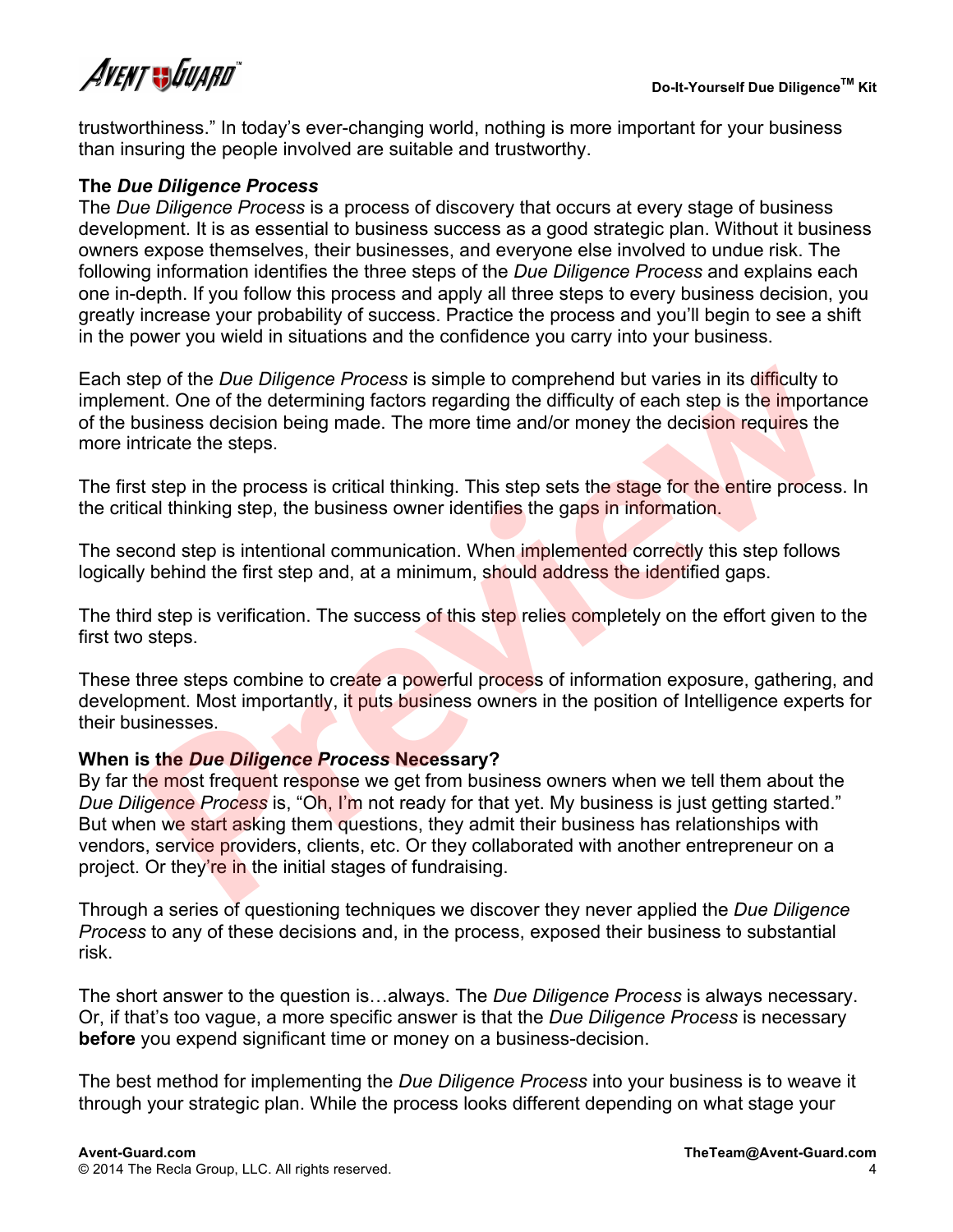AVENT SSUJJARD

business is in, the steps are the same. Whether you're just getting started and need a website service provider or you're exiting your business through a buy-out, implement the *Due Diligence Process* prior to putting your business assets at risk.

#### **Critical Thinking**

*Much of our thinking, left to itself, is biased, distorted, partial, uninformed or down-right prejudiced. Shoddy thinking is costly, both in money and in quality of life. Excellence in thought, however, must be systematically cultivated.* (criticalthinking.org)

Critical thinking as it applies to the *Due Diligence Process* is the essential first step. It operates as the foundation builder for the entire process. Through applying critical thinking you can establish the areas where you don't have enough information. These are the information gaps.

We often see business-owners quickly pass through this stage because they think they have all the information they need. However, the true value of this stage is not only identifying the information you need to know, but also evaluating how you came to possess the information you do have.

For example, let's say you want to hire a CFO. When you go through the critical thinking step you identify that you know she worked for a Fortune 500 company a few years ago. She did great things for this company and produced the kind of growth you envision for your company. The first thing you should ask yourself during this step is, "How do I know she worked for this company?" Nine times out of ten the answer is, "Because she told me so." much our miniting, ent to hisen, is based, anstored,<br> **Previde the state of the state of the state of the state of the state of the state of the state and thinking or<br>
Excellence in thought, however, must be systematically** 

As much as we want to be able to trust what people say, before you invest either time or money in any aspect of your business you must implement the *Due Diligence Process* to mitigate potential risk. By performing the critical thinking step accurately you start to see the information gaps. Identifying these gaps sets the stage for step two – intentional communication.



#### **Steps to Critical Thinking**

For the purposes of the *Due Diligence Process* critical thinking requires three main steps:

- 1. Identify what you know.
- 2. Identify how you know it.
- 3. Assess what else you need to know.

These are extremely simplified, but illustrate the basic process. Within each of these steps includes assessment and review of information. By its very nature critical thinking takes information and applies in-depth evaluation of the information. This sounds daunting, but the process becomes

easier as you continue to apply it.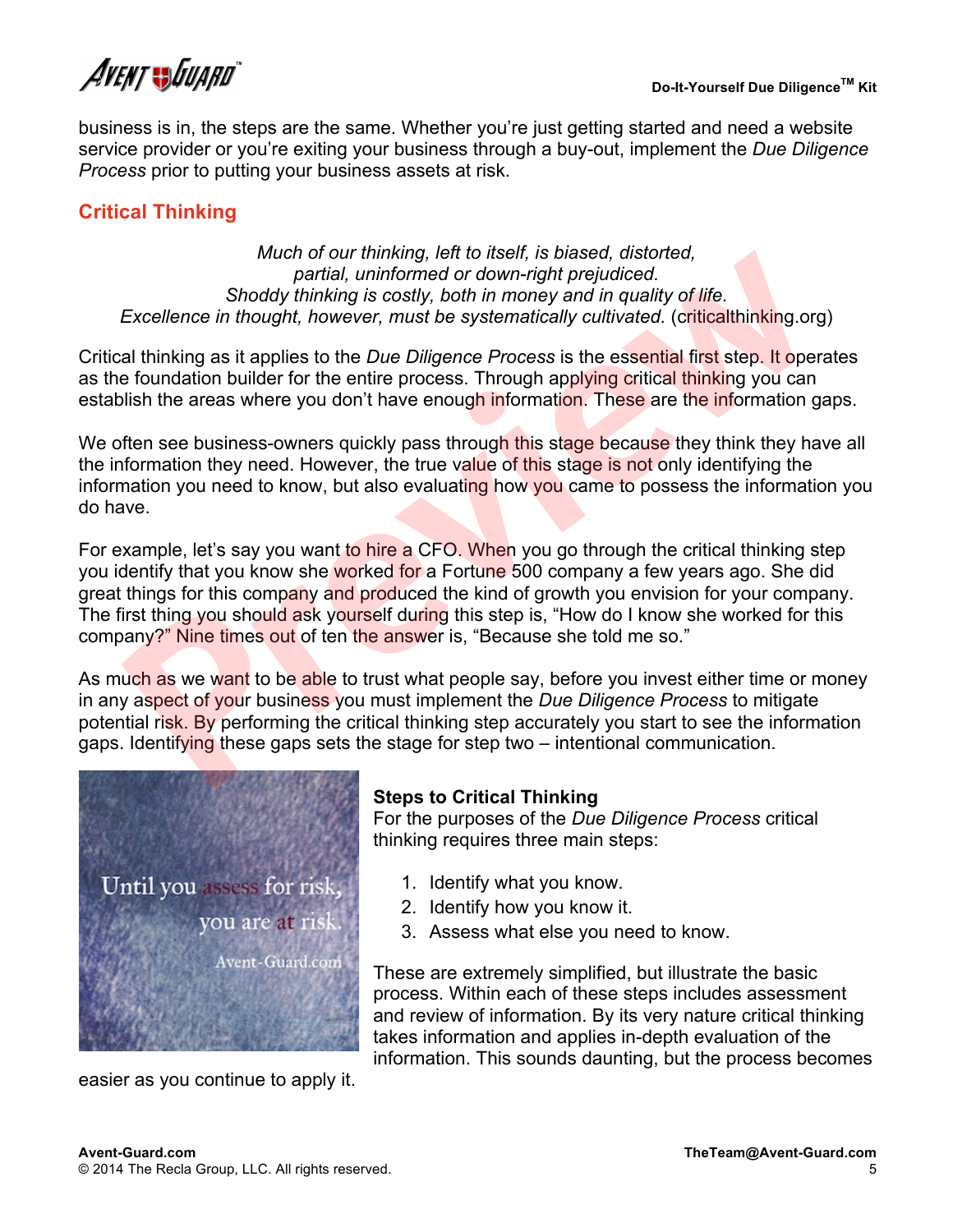AVENT SSUJJARD

Keep in mind that one of the most important distinctions to remember is the difference between verified knowledge and assumptions. Just because a vendor's website states they have over 10 years of experience in a particular field does not make it accurate. Just because someone tells you he can produce the result your business needs doesn't mean he can. And even though an investor is introduced to you through a trusted business associate, do not assume she has the funding to support your project.

No matter how much we want to assume people have our best interests at heart, this isn't always the case. But even if someone doesn't have nefarious intent, he might just not be a good fit for your project. You waste your business' time and money if you don't apply the *Due Diligence Process* to these decisions.

#### **Intentional Communication**

The second step in the *Due Diligence Process* is intentional communication. Once the critical thinking step determines the information gaps, the logical next phase is to gather that information. The way we recommend getting that information is through a method of communicating most people don't think about. matter how much we want to assume people have our best interests at heart, this isn't<br>syst he case. But even if someone doesn't have nefarious intent, he might just not be<br>your project. You waste your business time and mon

The type of conversation most of us engage in everyday is casual conversation. This is true when we talk to the taxi driver, restaurant server, co-workers and even with our partners (business and personal). We're so trained in casual conversation that we rarely think about the process.

When we train people in the communication process, we get the same initial reactions, "What's so tough about communication? I talk, you listen, then you talk and I listen. How hard can it be?" But within the construct of communication is tons of room for all sorts of barriers to communication that lead to misinterpretation and misunderstanding.

The issue is that many times we never know if someone understands us the way we think they do. Usually, in our day-to-day lives, this isn't a problem. We exist quite nicely with our casual conversation patterns. However, when it comes to gathering information for a specific purpose, especially one for your business that requires large amounts of time and/or money, you want to be extremely clear when you communicate.

#### **Intentional Communication vs. Casual Conversation**

The major difference between intentional communication and casual conversation is the removal of assumptions. The best way to do this is to set your intention first before you start speaking. That's why the first step of critical thinking is so important. You already identified the information gaps and now you simply need to fill them.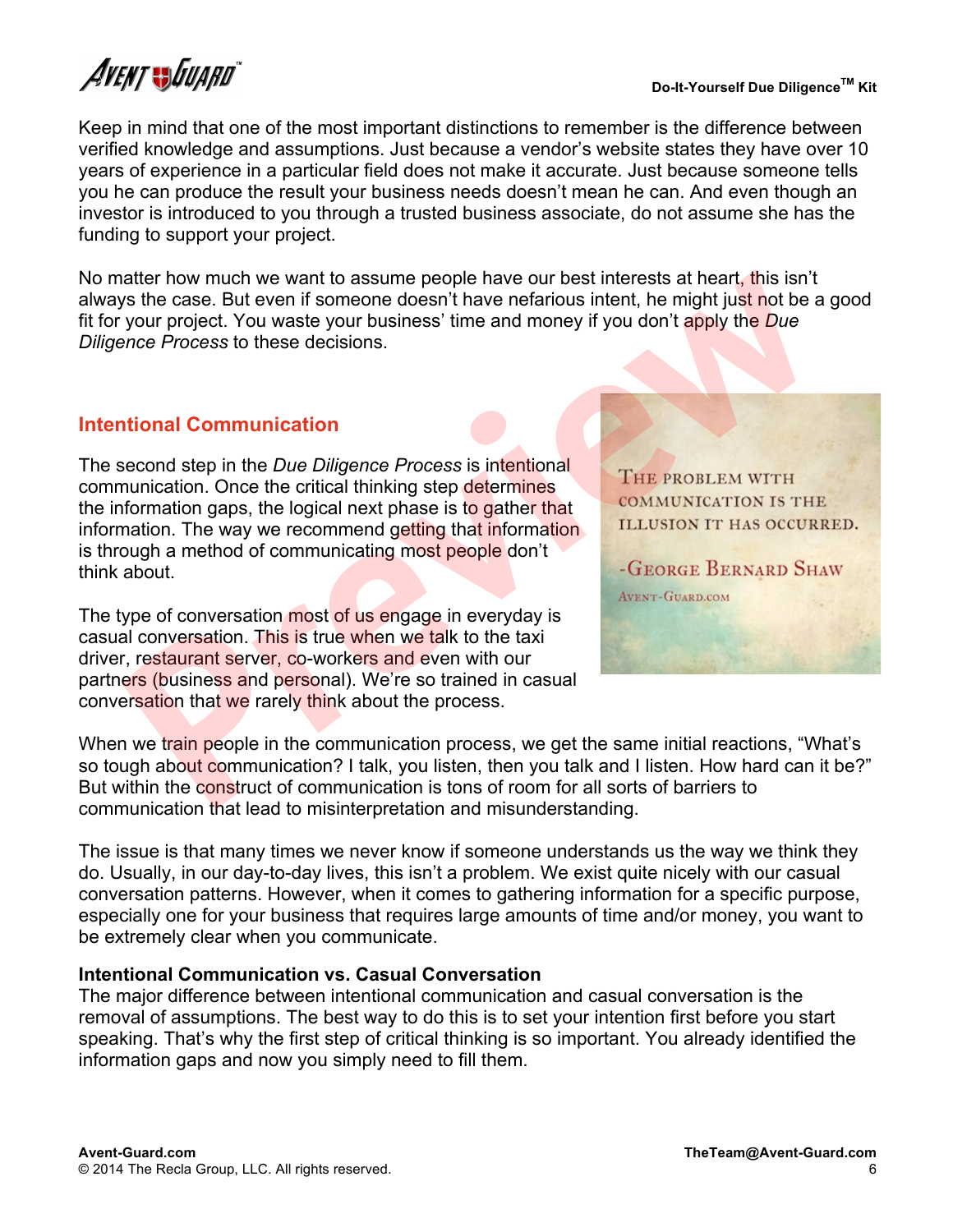Most of us rarely think about our daily communication. And if we do, it's typically after the event occurs. With intentional communication, you plan out the questions you want to ask before you start. This gives you the confidence to assure you're gathering the information you need.

Another difference between intentional communication and casual conversation is the method used for asking questions. In everyday conversations the typical questioning patterns include leading questions, yes/no questions, and compound questions. With intentional communication, the best way to gather information is to use questions with a specific purpose in mind.

As an aside, when we do communication training, we can train for weeks on the nuances of the communication process. The information included here is merely a drop in the bucket but it's enough to get you started.

For our purposes, let's just address the value in asking questions using basic interrogatives: who, what, when, where, why, how. If you start a question using one of these words, the information you collect from the answer assists you in the due diligence step of the *Due Diligence Process*. Asking a potential vendor, "How many events have you hosted?" is a much better question than, "Have you hosted a lot of events?" The answer to the first question can be verified through due diligence means. The answer to the second question is strictly subjective. and the get by started.<br>In to get you started.<br>In the get you started.<br>In the get you started.<br>In proposes, let's just address the value in asking questions using basic interrogatives<br>what, when, where, why, how. If you st

#### **Moving into Intentional Communication**

In addition to not knowing the right questions to ask, many of our clients get nervous about moving from casual conversation to intentional communication when they speak with a potential investor or team member. They worry that asking direct questions makes them seem confrontational.

We call this transition moving away from the I-love-you-you-love-me conversation. Usually we move too quickly into business relationships because we get excited about the shared energy and enthusiasm someone else exhibits for our project. This stage of the interaction is extremely important. Without synergy and mutual appreciation, most business relationships don't last. But the conversation can't stop there.

One thing we constantly remind our clients about is that the people you're considering hiring, working with, etc. should **want** you to perform your *Due Diligence Process* – if they don't have anything to hide. If you're talking with someone about your business and they seem interested, they should want you to be successful. That success relies on a strong *Due Diligence Process*. It really is that simple.

#### **Verification**

The verification step of the *Due Diligence Process* relies on the knowledge gained through the first two steps. After thinking critically about the information needed and using intentional communication to obtain the information, the process continues. An easy way to understand verification in its most simplistic form is fact checking. This is when you take the information you gathered and verify it.